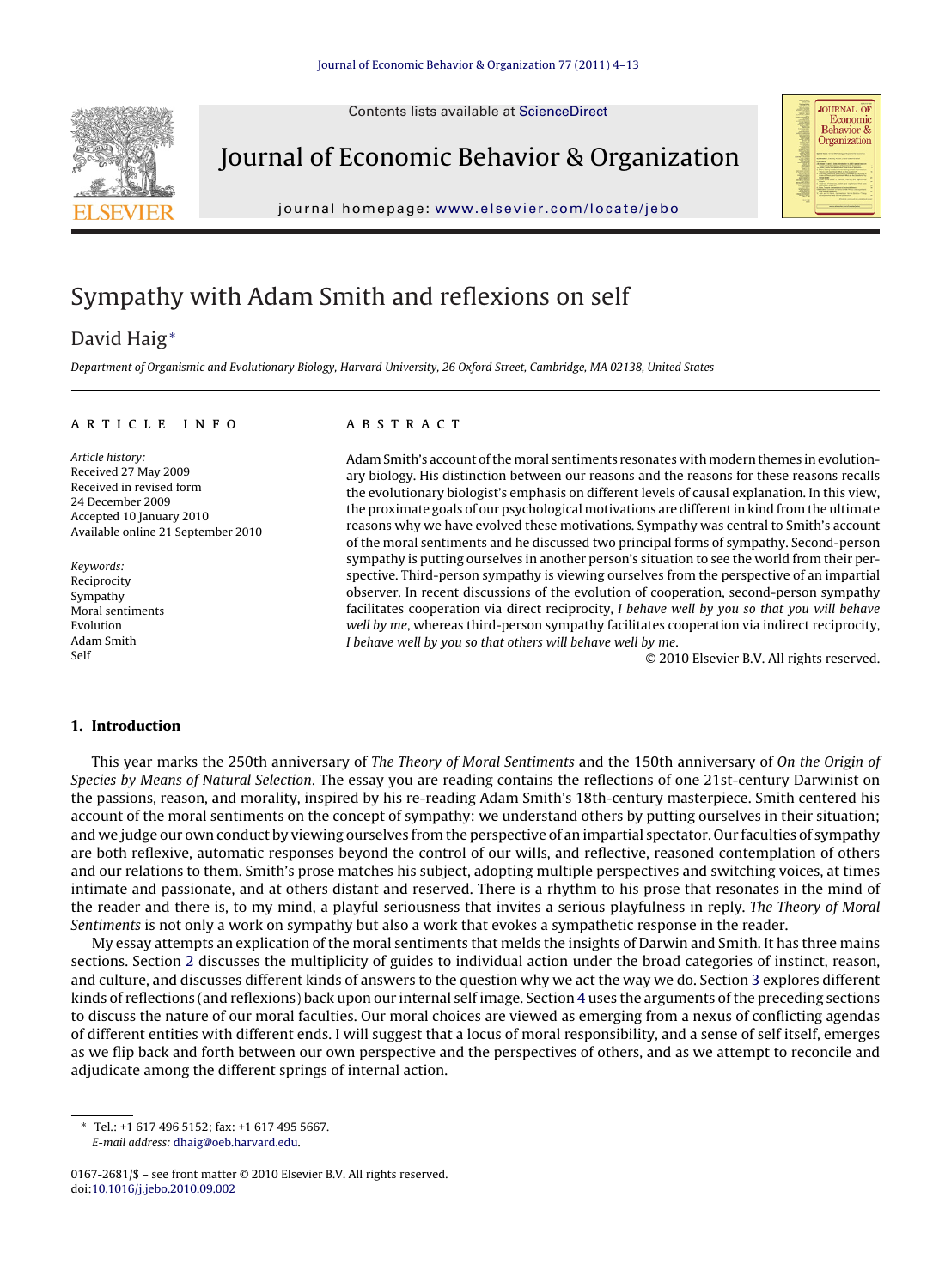<span id="page-1-0"></span>In thinking about sympathy, my mind kept returning to the metaphor of mirrors reflecting mirrors: we see ourselves through others' eyes who see themselves through our eyes. In keeping with this theme of reflection, and reflections upon reflections, I have attempted to give my essay a recursive structure in which the text constantly reflects back upon itself. As a work of sympathy with Adam Smith, I have not attempted to achieve complete clarity in the text, nor within myself, about when I speak in Smith's voice and when I speak in my own. Such ambiguity seems fitting when discussing a topic that blurs the boundaries between individuals and their not-so-distinct points of view. My views depart most from Smith's treatment of sympathy when I allude to the usefulness of sympathy in manipulating and exploiting others for selfish ends. Perhaps Smith did not consider that instrumental uses of sympathy came under the purview of the moral sentiments or perhaps he had more faith than I in the beneficence of creation.

#### **2. Teleology**

"In every part of the universe we observe means adjusted with the nicest artifice to the ends which they are intended to produce; and in the mechanism of a plant, or animal body, admire how every thing is contrived for advancing the two great purposes of nature, the support of the individual, and the propagation of the species. ... But though in accounting for the operations of bodies, we never fail to distinguish in this manner the efficient from the final cause, in accounting for those of the mind we are very apt to confound these two different things with one another. When by natural principles we are led to advance those ends, which a refined and enlightened reason would recommend to us, we are very apt to impute to that reason, as to their efficient cause, the sentiments and actions by which we advance those ends, and to imagine that to be the wisdom of man, which is in reality the wisdom of God." [\(Smith, 1976, p](#page-9-0). 87)

Smith recognizes two levels of causal explanation in this passage: our reasons and the reasons for these reasons. The specific question to which he alludes is the source of our approbation of the punishment of individuals who violate moral laws. In Smith's opinion, we punish, and approve of punishment, out of our indignation against the offender, not because of a reasoned consideration of the value of punishment for the proper ordering of society. Our indignation, however, has been contrived as an efficient means of advancing the latter end. We act out of passion, but the preservation of society is the reason why we have been endowed with this passion.

Smith's grounding of final causes in God's wisdom could be considered an orthodox appeal to natural theology, but his ontological stance on the nature of final causes is not altogether clear. When he wants to, Smith writes clearly, and his lack of clarity on teleological questions is, I suspect, deliberate. A hundred years later, Darwin provided a naturalistic account of the appearance of purpose in nature: spontaneously-arising variation modifies the properties of organisms; some of these modifications benefit the organism in its struggle for existence and these modifications are thereby perpetuated in the organism's offspring; thus, an effect of a modification of the organism is a cause of that modification appearing in subsequent generations.

Darwin's understanding of the hereditary material was inchoate. He would have accepted support of the individual, and even the tribe, as the 'goal' of the adaptive process, but many now prefer to view the genetic material itself, rather than the individual or group, as the beneficiary of the fruits of natural selection [\(Dawkins, 1982\).](#page-9-0) This, however, is a subject of ongoing debate in the philosophy of biology, with most of the polemic heat concerning semantic rather than substantive issues. From a gene-centric perspective, a gene's functions (or purpose) are those of its phenotypic effects that have a causal role in the gene being preserved and proliferated.

The recognition of different levels of explanation is familiar to evolutionary biologists ([Mayr, 1961; Tinbergen, 1963\).](#page-9-0) Consider a serial philanderer who copulates with multiple women by making false promises of commitment. He does not copulate to pass on his genes, but to experience sexual pleasure at little personal cost. The sexual gratification he receives after each successful seduction serves to reinforce the seductive behaviors (intrapersonal recursion). But, the system of sexual desire, seduction, gratification, and reinforcement exists, in part, because he had ancestors who passed on their genes because they consummated their desires by seduction (evolutionary recursion). The philanderer does not copulate to transmit his genes, rather to experience sexual pleasure, but copulation is pleasurable because the promise of pleasure has been the means whereby our ancestors were induced to copulate.<sup>1</sup>

Two levels of teleology can be recognized in this example. Sexual desire, and the behaviors it motivates, is the means that achieves the end of sexual pleasure for the philanderer, and the means that achieves the end of open-ended replication for his genes. That psychological motivation and evolutionary function are not the same thing is clearly illustrated by the observation that the philanderer prefers that copulation does not result in conception whereas his genes 'prefer' that it does.

 $1$  [Mayr \(1961\)](#page-9-0) distinguished proximate explanations (mechanisms; How?) from ultimate explanations (adaptive function; Why?). [Tinbergen \(1963\)](#page-9-0) recognized four kinds of explanation: physical causation, survival value, evolutionary history, and ontogeny. I prefer to treat psychological motivation as a fifth kind of explanation, complementary to the others, rather than as a special kind of proximate mechanism or physical cause. When I wish to understand why you behaved as you did, I am usually asking a question about the telos of your psychological motivations. When I wish to persuade you to do something you might not otherwise do, I am interested in how your psychological motivations can be used as a means to my ends.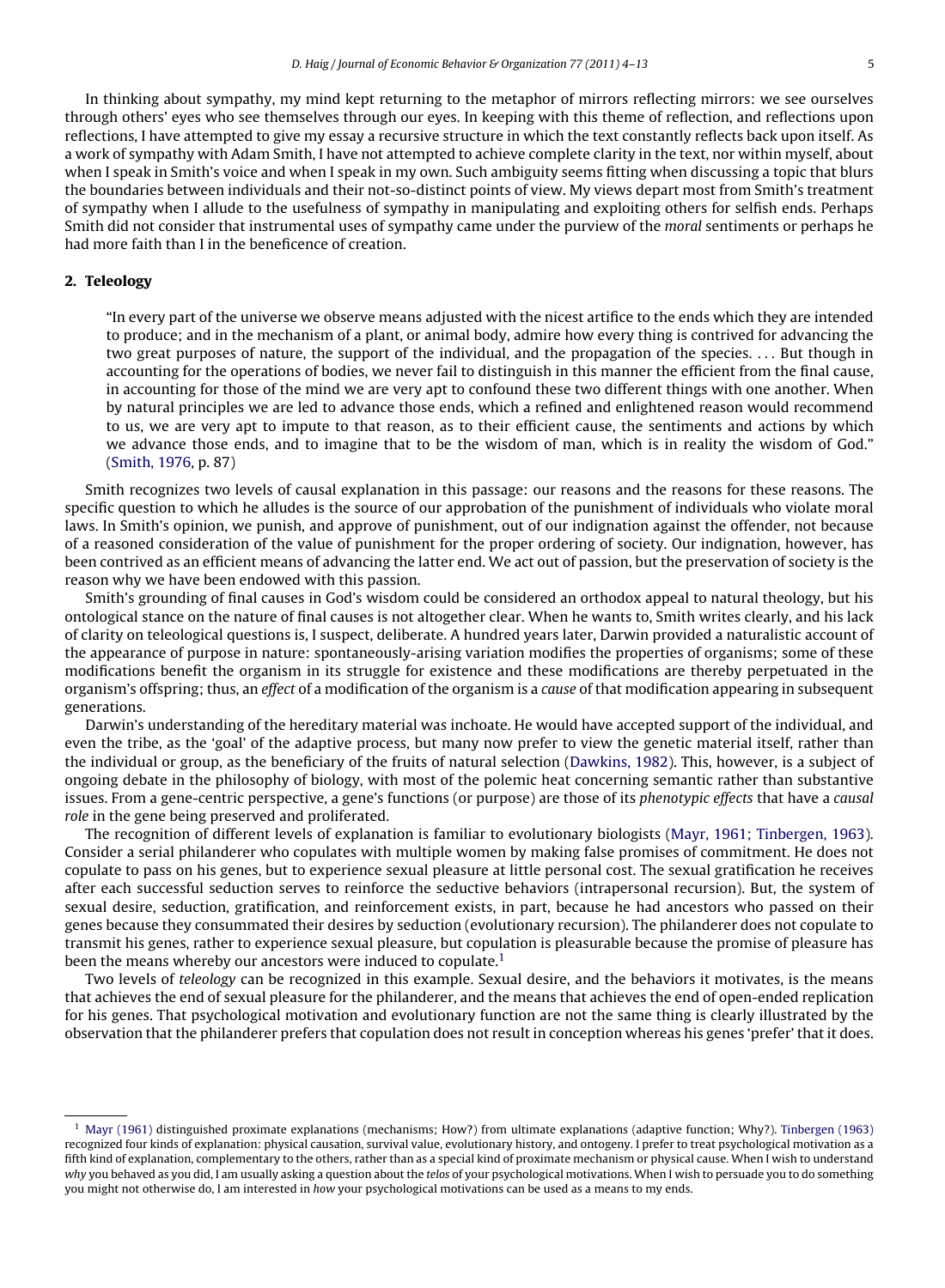The philanderer may use a condom and thwart his genes' ends. Or, his genes may promote 'irresponsible' behavior that conceives an unwanted pregnancy.2

A failure to distinguish evolutionary function from psychological motivation bedevils many debates about our moral nature. Are we ultimately selfish or do we genuinely care for others? Both could be right. Benevolent motivations would not cease to be benevolent if they were shown to be adaptations of selfish genes.

#### 2.1. Instinct

Fitness is the telos of our genetic adaptations, but each passion also has a proximate telos toward which it cajoles us to action. Hunger has the goal of food; thirst, the goal of water; lust, the goal of sexual gratification; and the desire for breath, the goal of oxygen in the life-saving gasp of a drowning man. Our social desires have social goals; to be accepted, to be admired, to be loved, to be feared, and to be revenged. For want of a better term, I will refer to the proximate telos of each passion as its utility.3

Utilities are correlated with fitness, but fitness and utility are not the same thing. Children, not genes, are the proximate goal of the desire to have children, a telos that is sometimes attained by adoption or ovum donation. Passions may misfire and fail to enhance fitness, but, from our personal perspective, happiness is happiness whether or not our genes benefit. Genes have no 'preference' whether fitness is achieved through our misery or our happiness, through our hatred or our love. But we may have distinct preferences among the alternative paths urged by our passions.

Our instincts can be used as means to others' ends. This is particularly clear when an advertiser uses our hopes and our fears to enrich himself and anonymous shareholders, but the same is true of all forms of persuasion.When the Catholic church persuades a young man to enter the priesthood and forsake genetic reproduction for a religious calling, his motivations are used to serve the ends of a cultural tradition. Nevertheless, the priest may attain the proximate ends of at least some of his passions if he leads a happy and contented life; and he may serve the ends of his moral code as well as the ends of believers' genes if he persuades his parishioners to have larger families.

Genes 'learn' the hard way, by the selective elimination of the less fit. But one of the most useful lessons 'learned' by genes is how to construct organisms that learn from experience and thus compensate for the limitations of innate mechanisms. We learn from the mismatch between our projected and actual performance; from the repetitive performance we call practice; from the mock performance we call play; and from the virtual performance we call reasoning to consequences. And we learn from the performance of others. Our faculty of imitation allows the costs of learning to be shared among individuals and expertise to accumulate over generations. By these means, we come to embody more adaptive information than is present in our genome. We are rational and cultural beings, instinctively. But reason and culture can employ our passions in pursuit of ends other than fitness.

#### 2.2. Reason

Reason encompasses innate problem-solving mechanisms that may be conscious or unconscious and that can be employed in the pursuit of multiple ends. Reason can respond to novel features of our current environment, for which there has been no past natural selection, and can take advantage of small differences in expected return that constitute too weak a selective force for the evolution of hard-wired adaptations.

Reason is both the slave and the governor of the passions. As a slave, reason is employed to find effective ways to further the objectives of the passions. In the process, reason may identify subsidiary goals on the path to satisfying a desire. If I am thirsty, I need to find a safe route into a ravine or a quick way to improvise a bucket. In this manner, reason modifies and gives specificity to the goals of our passions. We have multiple passions because fitness is achieved in different ways in different contexts. Actions that enhanced fitness in one context sometimes will have been disastrous in another context. Therefore, reason, as a governor, has evolved to reconcile and adjudicate among the passions in the context of a specific life, in a specific environment, and a specific culture.

The telos of reason – the 'utility function' that compares and aggregates the preferences of different passions – remains for me something nebulous and ill-defined. The theory of social choice ([Arrow, 1963\),](#page-8-0) rather than of rational choice, may provide a better model of what goes on within the mind if reason cannot make intrapersonal comparisons of utility when aggregating preferences of different agents within the self. And this theory suggests that basic precepts of normative rationality may be violated if cardinal utilities cannot be compared ([Haig, 2006b\).](#page-9-0) Introspection fails to reveal clear criteria by which I resolve internal dilemmas. My decisions are unstable and seem to aim at a reasonably happy life while juggling duties and obligations to other individuals, all in the context of conflicting cultural suggestions on how best to balance the passions to achieve a 'good life' (whatever that may be).

 $<sup>2</sup>$  Moral codes differ on whether contraception compounds or mitigates the sin of fornication, and on whether the pursuit of pleasure is permissible</sup> without the possibility of procreation.

 $3\,$  More utility is preferable to less utility for each passion, but I do not wish to presuppose that the utilities of different passions are commensurable or representable on a single scale.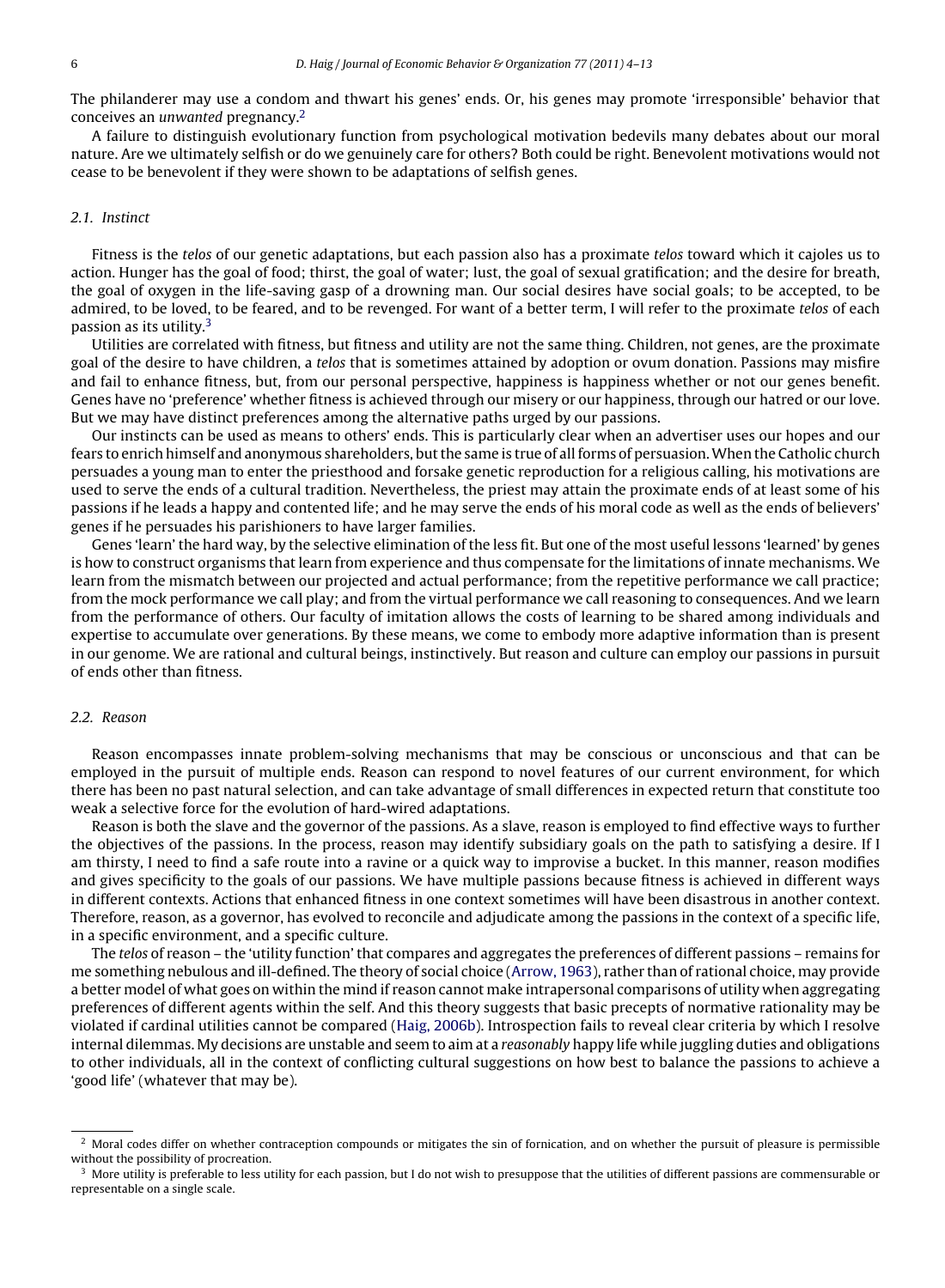<span id="page-3-0"></span>I will leave such foundational questions to one side, assume that reason recommends an action opposed to the blandishments of some passion, and ask by what principles such an internal conflict could be resolved. The conflict between passion and reason is often posed as a problem of self-command or strength of will. From a genetic perspective, this is a conflict between two adaptations. Passion summarizes the wisdom of past natural selection and recommends actions that have promoted fitness in similar situations in the past, whereas reason responds to specific features of the current context and can potentially recognize whether emotion recommends actions that are inappropriate and self-defeating, in this particular instance. But reason too is fallible and its choices can be influenced by the persuasion of other actors who may not have our genetic interests at heart. Neither reason nor passion can be guaranteed to give better advice in any particular case. Strength of will is likely subject to stabilizing selection: too weak a will, and passion will have its way on many occasions when reason is wiser; too strong a will, and reason will ignore too often the conservative wisdom of passion.

Reason can be a passion of its own. Solving puzzles is rewarding in itself. The desire to make sense of the world is a psychological motivation that is consummated in the pleasure of understanding and the thrill of discovery. We never know what knowledge may be useful to achieve future goals, and the solutions we discover to life's conundrums are 'intellectual property' that we can share or trade with others for our advantage.

#### 2.3. Culture

We learn from the experience and reasoning of others and thereby reduce the costs of individual trial-and-error learning. We exercise discrimination in what we learn and tend to emulate the behavior and opinions of those who have achieved, or seem to have achieved, the things we desire in life. Our teachers themselves had grandteachers who themselves had great-grandteachers, with discrimination and recombination exercised at each link in this chain of transmission. By this cumulative process, the ideas which are culturally transmitted evolve to become ever more attractive to learners. Cultural traditions acquire adaptations that promote their own transmission, and thereby possess their own teleology. Culture has a tendency to enhance the utility and fitness of its carriers because we adopt cultural items that appeal to psychological motivations that have been shaped by natural selection. But, culture evolves much more rapidly than the passions and by processes that need not promote either fitness or utility ([Haig, 2006a; Richerson and Boyd, 2005\).](#page-9-0) And thus, our psychological motivations become partially untethered from the moorings of their genetic function.

#### **3. Sympathy and the proliferation of selves**

"As we have no immediate experience of what other men feel, we can form no idea of the manner in which they are affected, but by conceiving what we ourselves should feel in the like situation." [\(Smith, 1976, p](#page-9-0). 9)

Sympathy – the vicarious experience of others' actions, emotions, tastes, and reasons – is central to Adam Smith's account of the moral sentiments. In preparing this essay, I have entered into sympathy with his thought and his rhetoric, and can see traces of his cadence and his style creeping into my thought and my prose. By identifying with him, I have developed affection for the long-dead philosopher, and wish him well, but benevolence is not a necessary part of my definition of sympathy. We also sympathize with others the better to use them as means for our ends, and to avoid being exploited as means for their ends.4

Mirror neurons are commonly interpreted as the neurological basis for our sense of sympathy [\(Gallese, 2007; Molnar-](#page-9-0)Szakacs, [2011; Fogassi, 2011\),](#page-9-0) but I am no neurologist, and, in emulation of Smith, I will write in generalities and abstractions. Below, I recognize three levels of sympathy. First-person sympathy involves identification with our own self-image and is the scaffold upon which we construct images of other selves. Second-person sympathy involves experiencing the viewpoint of a person with whom we are directly interacting. Third-person sympathy involves viewing our own conduct from the perspective of an impartial observer.5

#### 3.1. First-person sympathy

We possess a first-person mental image of the current position of our limbs and other body-parts that is crucial in planning motor actions. Integral to this self-image is perceptual feedback that allows future plans to be modified by past performance. When we miss a target with a thrown projectile, we adjust our posture and point of release at our next attempt. The overlapping representation of action and perception of action allows us to learn from experience and to perfect our aim, by bringing the predicted perception of action into register with the actual perception of action.

Our mental self-image keeps track of many aspects of our physical and emotional state besides the position of our limbs, helping us to adjust, understand, and predict our own behavior. We enter into sympathy with ourselves (first-level recursion) and 'share' in our own hopes and fears. Just as each of us can improve, if not perfect, our jump-shot through self-

 $4$  Notice how my prose slipped from the first-person singular, in talking of my benevolence, to the first-person plural, in discussing our less attractive motives. By so doing, I attempted to engage your sympathy to temper your judgment of my sins.

<sup>5</sup> Smith discusses second-person sympathy in parts I and II of TMS. His discussion of third-person sympathy begins in part III.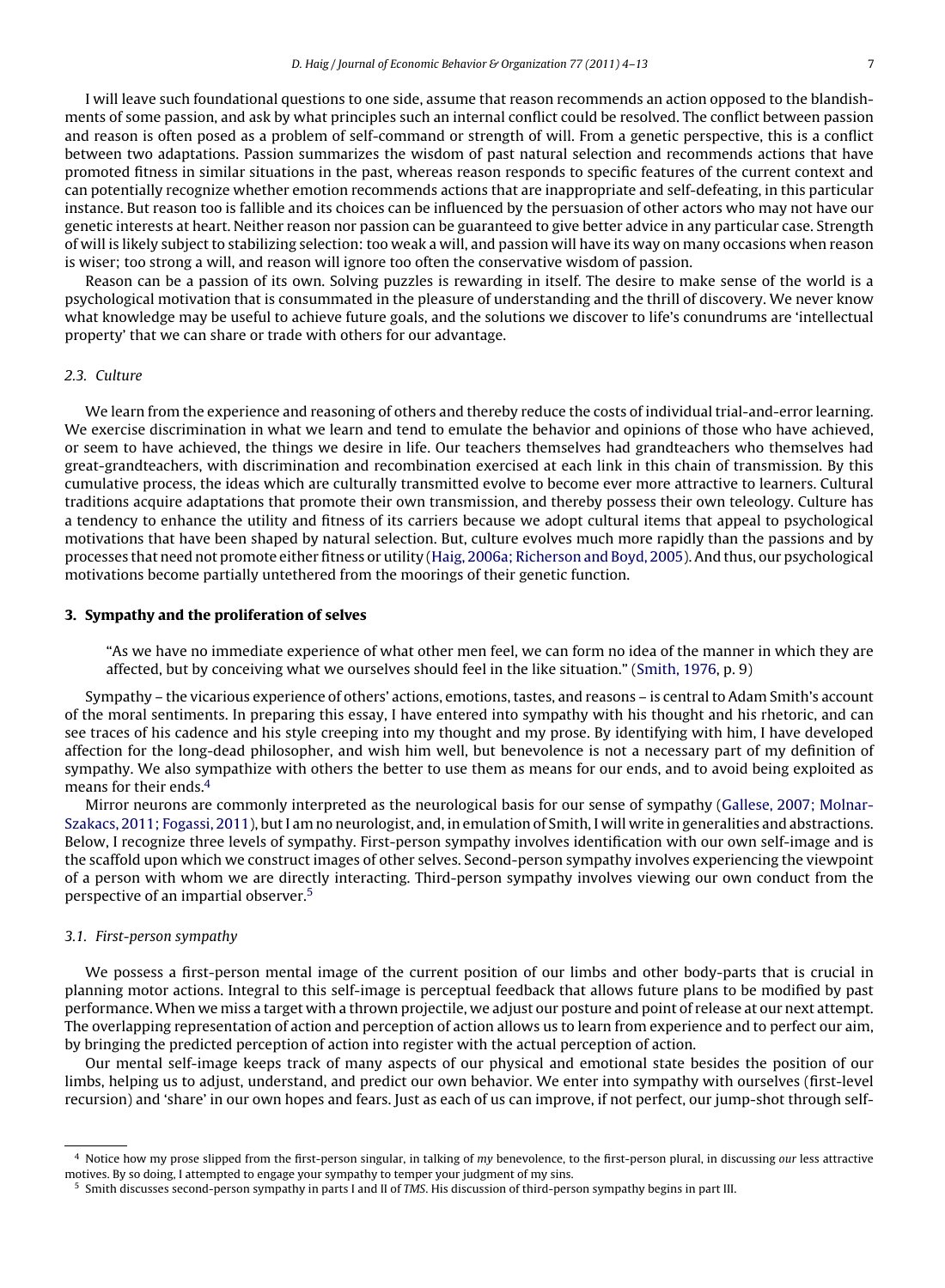directed effort, we each have a limited ability to set ourselves moral goals and become more like the person we would wish to be.

#### 3.2. Second-person sympathy and direct reciprocity

"When we see a stroke aimed and just ready to fall upon the leg or arm of another person, we naturally shrink and draw back our own leg or our own arm; ... The mob, when they are gazing at a dancer on the slack rope, naturally writhe and twist and balance their own bodies, as they see him do, and as they feel that they themselves must do if in his situation." [\(Smith, 1976, p](#page-9-0). 10)

We use our image of our self as the template on which we construct images of other selves, and are thereby better able to understand and predict their actions and to learn from their experience. When we watch a television chef whisk an egg, we utilize her experience, and the experience of her teachers, to improve our souffle, in part by direct bodily simulation of her movements. Bodily sympathy is thus one of the essential components of our faculty of culture. Not only does our second-person image of another allow us to learn from her experience but it also allows us to interpret her feelings, and predict her actions, for our benefit, whether we use this knowledge for her good or her ill.

My second-person image of you incorporates my perception of your current state shaped by my memories of your past behavior. This representation helps me to predict your future behavior in our current relations. Do I feel you are somebody who can be trusted, or somebody it would be foolish to trust? Do I feel you are somebody who can be exploited without fear of reprisal, or somebody it would be dangerous to cross?

Second-person sympathy is simulated experience not actual experience, and images constructed by the eye of sympathy may be distorted, or out of focus, in a manner analogous to imperfections of the images constructed by our outer eyes. Natural selection favors increased acuity of both inner and outer vision, but this does not preclude occasional sympathetic myopia or cataracts of compassion. My first-person model of myself may be a poor prototype for constructing my second-person model of you because our characters differ, because of failures of my imagination, or because my self-image is itself distorted.

Although our first-person image of ourself is the template for our second-person images of other selves, we are not restricted to viewing others as identical to ourself. We can learn their idiosyncrasies and model their behavior as somewhat different from our own: a skilled boxer anticipates and deflects the punches of both left-handed and right-handed opponents; a skilled philanderer embodies knowledge of female nature, and of individual women, the better to compromise their virtue.

It is relatively simple to adjust for the lesser abilities of others in our sympathetic appreciation of their situation, but difficult, if not impossible, to simulate abilities we do not possess ourselves. A chess master can lure an average player into a trap by viewing the board through his opponent's eyes, but the average player flounders in his attempt to anticipate and block the moves of the master. Natural selection thus favors an escalation in our abilities, including our sympathetic abilities, the better to manipulate others and to avoid being manipulated by them. But, we are less likely to trust those with whom we cannot sympathize and thereby find less predictable. Natural selection may also dampen the development of unusual abilities because of our need to live and be accepted in society.6

#### 3.3. Reflected first-person sympathy

Second-person sympathy creates recursive complexity. My second-person image of you includes my simulation of your second-person image of me, and I project this reflected image onto my first-person image of myself (second-level recursion). If I feel you feel warmly to me, I feel more warmly to myself. If I feel you find me unattractive, I feel less attractive. I become more aware of myself by becoming more aware of you, and my first-person sympathy is thereby enriched. However, if I have a distorted image of myself, my image of your image of me reflects the distorted image back upon itself, further distorting the original image. If I project a deceptive image of myself to others, I risk becoming a victim of the same deception via the reflected image of myself. Feed-back from reflected self-images must be appropriately damped if our self-image is not to develop extreme distortions or undergo wild fluctuations.7

The reflected image of myself provides an answer to the questions: Do I feel you feel I am somebody who can be trusted? Do I feel you feel I am somebody who can be exploited? In principle, my second-person image of you also includes my simulation of your simulation of my second-person image of you (third-level recursion). This image of you, in the reflected image of me, allows me to answer the question: Do I feel you feel I feel you are somebody who can be trusted? My difficulty in mentally parsing higher terms of the series indicates cognitive limits on my depth of recursion that may, in turn, reflect the limited adaptive value of deep introspective self-awareness. Perhaps you find it easy. But then, this is something about you I cannot understand, beyond that you tell me it is so.

The fact that you form a second-person image of me that influences how we interact provides me with an incentive to manage that image. As a result, my first-person representation of myself needs to keep track of the things that I present to

 $6$  Second-person sympathy can be either reflexive or reflective. When I watch a dancer on a slack rope my body naturally writhes and twists as I feel I must do in his situation, but when I enter into the mind of an opponent at chess, I attempt to match my reason and self-command to his.

One might refer to such aberrations as sympathology.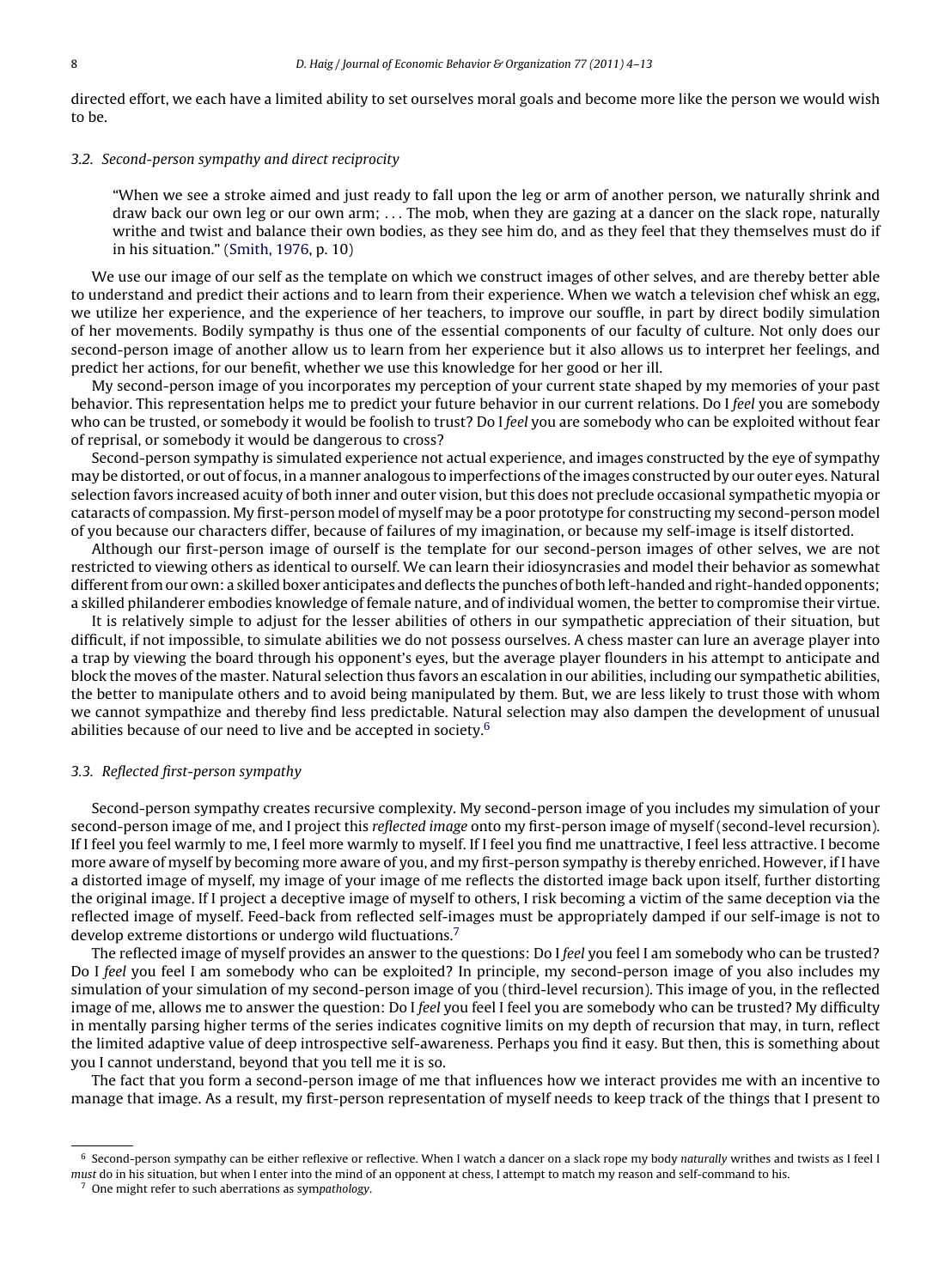your perception — a projected self that I intend should mold your second-person representation of me — and the things I hide from your perception — a *private self* that I do not wish to influence that image. As a further consequence, my second-person representation of you will include an estimate of your private self, constructed from things you have unintentionally given away and from guesses about what you hide from me, based on inferences from what I hide from you. Perhaps there are feelings or thoughts I hide from myself, that are excluded even from the image of my private self, the better to hide them from you [\(Trivers, 2000\).](#page-9-0) And, perhaps, in some cases, we both benefit from some motivations not forming a part of our reflected self-images.

We construct different projected and private selves for different others, one for our mother, one for our spouse, and potentially one for each individual with whom we interact. But in practice, we develop a catch-all projected self, a public self, that we present to most others. This consistent self minimizes both the cognitive load of keeping track of a proliferation of self-presentations and the risk of being detected in duplicity by third-party observers. The larger the mismatch between our private and public self, the greater the risk of detection, and the less useful the feedback we receive from our reflected self-images. Integrity is born out of prudence.

#### 3.4. Third-person sympathy and indirect reciprocity

"Though it may be true, therefore, that every individual, in his own breast, naturally prefers himself to all mankind, yet he dares not look mankind in the face, and avow that he acts according to this principle." [\(Smith, 1976, p](#page-9-0). 83)

A particularly important contribution to our second-person images of others was alluded to at the end of the previous section. You and I may bring to our current interaction second-person representations of each other that have been shaped by observation or report of each other's past interactions with third parties. Moreover, a third-party observer of our current interaction may form a second-person representation of me that will shape his behavior in future interactions with me, for my good or my ill, and that he may share with parties unknown. Therefore, in my interaction with you, I need to maintain and monitor a second-person representation of an observer that includes his second-person representation of me. I must see myself through his eyes and sympathize with his approbation or disapprobation of my character. I must mold my public self to his judgment. Unlike previous second-person images, this representation of someone who might possibly be watching is not a model of a specific individual, but of a generic observer. Its most salient feature, prominent in an otherwise nondescript image, is the reflected image of ourselves as we might appear to others.

We construct different third-party images to represent different kinds of observers to be used in different social contexts. The old woman crying at the Obama inaugural felt a hint of her own acceptance in the President's acceptance by the nation, she re-experienced her own pain of rejection, and perhaps adjusted, a little, the reflected image of herself in her representation of a white observer.

Man was made to live in society. He procures great benefit from interaction with his fellows and would sustain great cost if he were to lose their esteem and be excluded from their company. Although he may gain short-term benefits from exploiting others, he can rarely be sure that no one is watching. The potential future costs from damage to his reputation, and his reduced ability to enjoy the benefits of society, will often dwarf any small advantage he might gain from misbehavior in the present.<sup>8</sup> Thus, in man's mental model of the judgment of a third-party observer, we have arrived at a close relative of Adam Smith's 'man within the breast', the impartial spectator who judges our conduct. Direct reciprocity — I behave fairly by you, so that you behave fairly by me — now shares the stage with indirect reciprocity — I behave fairly by you, so that others will behave fairly by me [\(Alexander, 1987; Nowak and Sigmund, 1998\).](#page-8-0)

#### 3.5. On tensions between second- and third-person sympathy

Second-person sympathy involves engagement with the perspective of a particular other whereas third-person sympathy involves engagement with the perspective of a generic other. And these two others may view differently how I should act in a particular situation and present me with different reflected images of those actions. $9$ 

A friend is someone with whom we develop intense second-person sympathy and with whom we partially disengage the third-person perspective. When a friend involves me, without asking, in a conspiracy against the common good, how should I reconcile my moral obligations to friendship with my moral obligations to society? At what point does my desire to remain in good standing with my friend give way to my fear of losing standing in society? And what does my dilemma tell me about my friend? Has he implicated me because he has a faulty second-person image of me (a lack of sympathy for the man within my breast), or because he has an accurate image and knows I will bend? My friend possibly views the

<sup>8</sup> "Nature, when she formed man for society, endowed him with an original desire to please, and an original aversion to offend his brethren" ([Smith,](#page-9-0) [1976, p](#page-9-0). 116). In this essay, I use 'man' and masculine pronouns to refer to both sexes. This was the convention in Smith's day but shows a certain lack of sympathy with female readers. I made this choice knowingly, to accentuate my sympathy with Smith, but with anxiety about how it would affect my second-person representation in your minds.

<sup>&</sup>lt;sup>9</sup> [Held \(2006\)](#page-9-0) argues that moral philosophy has over-emphasized the claims of third-person detachment and defends an 'ethics of care' based on second-person engagement with particular others. [Reddy \(2008\)](#page-9-0) seeks to redress a similar imbalance between third-person inference and second-person engagement in theories of how infants come to understand other minds.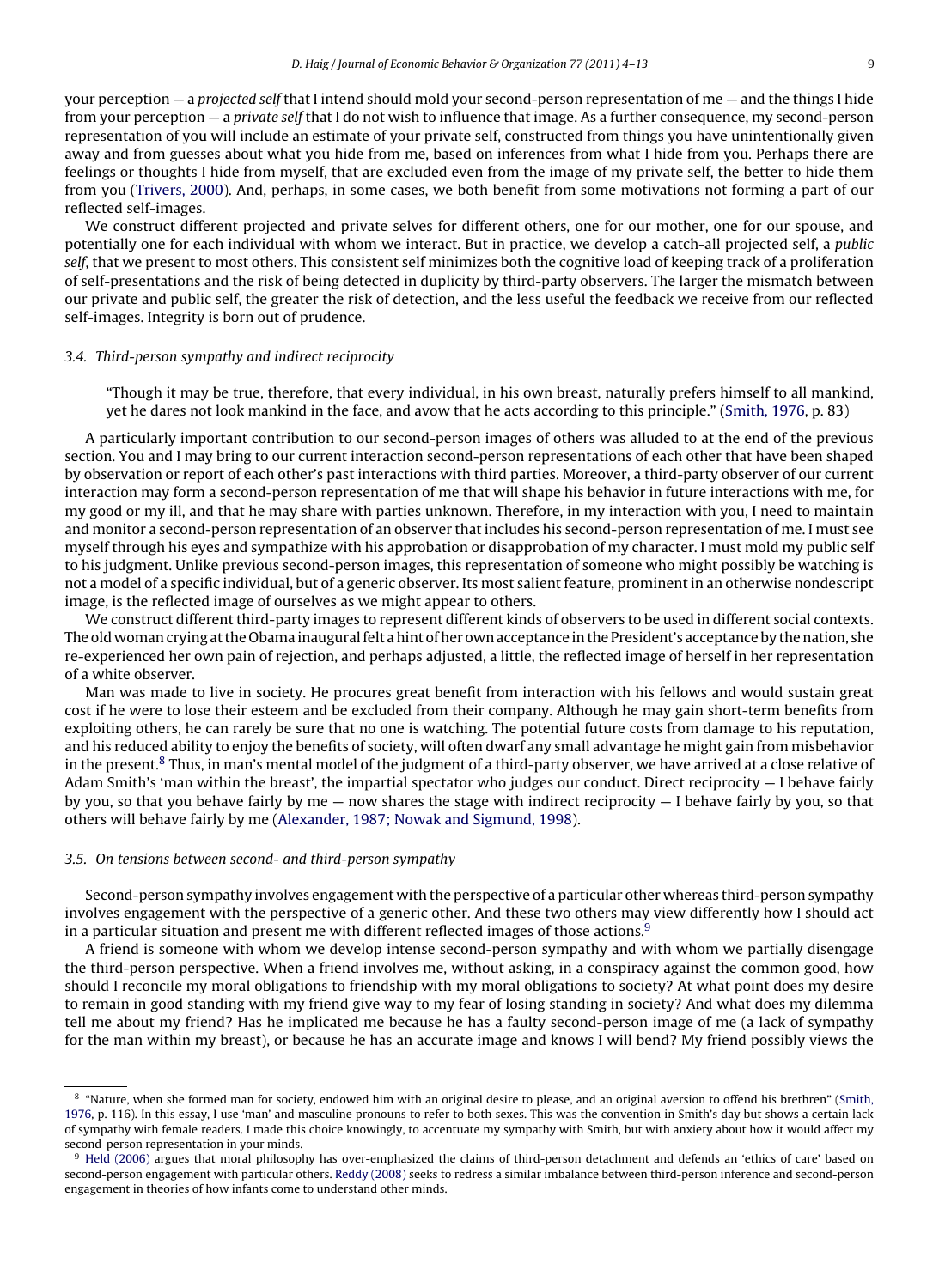<span id="page-6-0"></span>opportunity for mutual gain that he offers me to be an expression of the value he places on our friendship and a means of strengthening and deepening that relationship. From his perspective, my moral qualms could be a sign that I care more about abstract principles, and the judgment of others, than I care about him.

A person who is always looking over his shoulder, and considering how he appears to the world, can seem cold and detached. In our most intimate relations, we want a partner who is attentive to us, not the rest of humanity. In a pinch, I want someone who loves me and values my interests above others'.

#### 3.6. Reflections on rhetoric and belles lettres

The sole reader of the early drafts of this essay was the writer. His first attempts did not convince and were sent back for revision. In the process of reading his words, and observing his struggles to persuade, my ideas took form and, in a resonance between reader and writer, I came to know my own mind. I, the author, also had a second person in mind. It was you, dear reader. If I have succeeded in reading through your eyes, then perhaps you will see through mine. You will have entered into sympathy with my thought, just as I have entered into sympathy with Smith's. Modern academic writers must also consider a third person; a reader who observes the second-person transaction between author and reader from one side, who does not directly engage with the author's message but with the tools and tricks that the text uses to achieve its effects. What creates passionate engagement with the second-person reader of the author may not always satisfy the reasoned judgment of the third-person reader of the text ([Brown, 1994\).](#page-9-0)

#### **4. Morality**

Morality is not one thing but rather an imperfect amalgam of instinctive, rational, and cultural elements. As with all things evolutionary, the relations among these elements are recursive. Culture is shaped by instinct, and instinct by culture. Reasoned choices facilitate the evolution of innate behaviors that achieve the same end without reason [\(Baldwin, 1896\).](#page-9-0) Reason selects cultural items that best serve our ends, and culture is thereby changed, but reason's choices are constrained by cultural norms. Morality is both deeply personal and highly social, something that emerges from within and is imposed from without.

#### 4.1. Instinctive elements

Many aspects of morality are instinctive, modified by personal experience, reason, and culture. Our basic repertoire of emotional responses is innate: including the resentment and indignation we feel toward the selfishness of others, the gratitude we feel toward their generosity, and the guilt or shame we feel for our own trespasses. But our emotional repertoire also includes (among other unamiable passions): the envy, jealousy, and even hatred, we feel toward those who possess something we want; and the desire for revenge and retribution when others thwart our goals. Our faculty of sympathy, our ability to see the world from another's perspective, is an essential substrate of morality, but sympathy coexists with schadenfreude, pleasure that we feel in the pain of another, especially one who has wronged us.

Our moral instincts evolved because they promoted the differential survival and reproduction of our ancestors, relative to other individuals with other instincts, who survived less well and produced fewer offspring. For most of our ancestors, leaving genes to posterity depended on being accepted into social groups that maintained collective control over their own membership. Individuals who engaged in 'unacceptable' behaviors could be shunned, excluded from the enjoyment of public goods, expelled from the tribe, or even killed. Thus, the desire for acceptance and the dread of rejection are among the most powerful of human motivations.

Third-person sympathy is likely to have evolved because of the great benefits to be derived from within-group cooperation and the great cost of exclusion from those benefits. If reproduction were contingent on acceptance into a group, and acceptance was contingent on the expression of 'moral' behaviors and the suppression of 'immoral' behaviors, then humans may have socialized themselves by excluding carriers of genes for antisocial behaviors from their company.

If the prudent course is to seem to possess other-regarding preferences, then the most effective way to seem to possess such preferences may be to actually possess them. Prudence may have initially recommended the appearance of benevolence, but natural selection may then have favored genetic changes that conferred benevolence as a psychological motivation. The prudential reasons for benevolence could, in principle, be transferred entirely from the realm of utility and reason to the realm of fitness and instinct, leaving benevolence as a pure psychological motivation, untainted by self-interest. We could thereby look our fellows in the face and truly avow that we value their happiness as our own. In truth, self-interest remains a powerful psychological motivation, with self-love and benevolence co-existing in our psyches as instinctual motivations that are not fully reconciled.

The evolution of cooperation is often presented as the outcome of a tension between selection among groups and selection within groups ([Sober and Wilson, 1998\).](#page-9-0) In this view, competition among groups favors cooperation within groups, with the latter constantly undermined by a reproductive advantage for freeloaders who share the benefits of cooperation but do not pay the costs. The two levels of selection work in concert to enhance cooperation, however, if groups expel their 'antisocial' members or withhold the fruits of cooperation from those who do not contribute. Thus, the exigencies of between-group conflict may have been a powerful force for the enforcement of solidarity and moral policing within groups, if groups of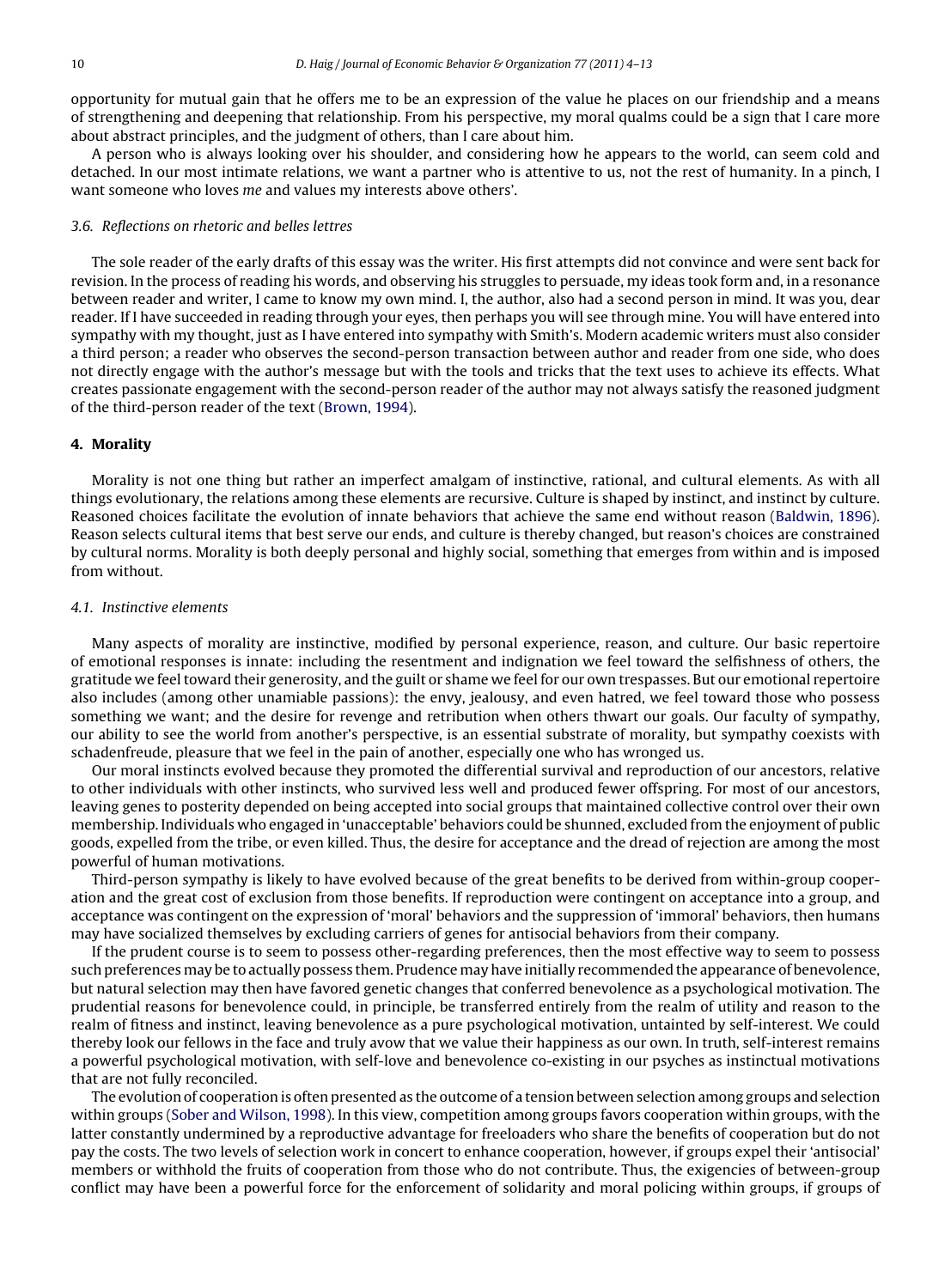cooperative individuals were better able to expand and defend their territories, sometimes by the brutal extermination of their neighbors ([Wrangham, 1999\).](#page-9-0)

Natural selection may also have favored the psychological ability to negotiate truces, and avoid mutual destruction in escalated conflicts, but only if the inability to bury the hatchet was associated with reduced genetic reproduction at some level of between-group or within-group competition. Instinctive peace-makers may inherit the earth, but only if they leave more descendants than instinctive grudge-holders. Both parties benefit from a truce, but each party must be wary of shifts in the balance-of-power that favor opportunistic aggression by the other, and, a corollary less often acknowledged, must be ready to exploit opportunities for low-risk aggression when they arise.

#### 4.2. Rational elements

"But though reason is undoubtedly the source of the general rules of morality, and of all the moral judgments which we form by means of them; it is altogether absurd and unintelligible to suppose that the first perceptions of right and wrong can be derived from reason, even in those particular cases upon the existence of which the general rules are formed. ... nothing can be agreeable or disagreeable for its own sake, which is not rendered such by immediate sense and feeling." [\(Smith, 1976, p](#page-9-0). 320)

"Those general rules of conduct, when they have been fixed in our mind by habitual reflection, are of great use in correcting the misrepresentations of self-love concerning what is fit and proper to be done in our particular situation." [\(Smith, 1976, p](#page-9-0). 160)

Smith believed our moral intuitions come from our passions, but our moral rules come from reason. We derive general rules, not from the judgments of the man within our breast, a corruptible spectator who cannot always view our actions dispassionately and impartially,<sup>10</sup> but from the natural sentiments we feel when we observe the actions of others and observe others' judgments of these actions. In particular, we desire the admiration that comes from general approbation of our conduct and fear the opprobrium from general disapprobation. We derive our moral rules from the sentiments we experience in third-party observations of others, not from our simulated, and less-reliable, third-party observations of ourself [\(Smith, 1976, p](#page-9-0)p. 156–160).

Reasonmay be used to rationalize our behavior and our opinions; to justify positions, we have already adopted, to ourselves and to others. [Haidt \(2001\)](#page-9-0) has argued that the principal use of reason in moral judgment is finding post hoc justifications for moral intuitions. In Haidt's view, moral reasoning has a limited power to change the behavior of others by re-framing questions and triggering new moral intuitions but is usually ineffective. But, reason can also be used to reflect on our reasons, to bring them into accord with each other, and to modify them in the light of experience. In Smith's view, self-reflective rules serve as a check on the unfettered expression of our moral intuitions. A commitment to behavior governed by moral rules helps us to avoid self-deception and acts as a brake on impulses we would later regret.

Reason may dictate fair behavior to be logically consistent. Sympathy has evolved the better to understand others, and reason the better to calculate costs and benefits of different options. In a situation in which I can benefit at your expense, I calculate my expected utility for each of my choices, and use sympathy to calculate your expected utility for each of your choices, the better for me to predict and counter your likely responses. The accuracy of my calculations depends on the quality of my simulation of your choices and the quality of my reasoning. Moreover, when I adopt a third-person perspective to anticipate the reactions of an observer, I elide the distinction between you and me. Why then, as a purely rational question, unconnected to emotion, should I value my utility higher than yours in choosing a course of action?

Emotion enters into my calculation of our respective utilities, and emotion may strongly advocate that my utility trumps your utility, but reason has considered the question from both sides and recognizes that the difference between my utility and your utility is an arbitrary criterion for breaking the fundamental symmetry of our situations.<sup>11</sup> How often people choose their behavior based on such abstract considerations is an open question, but rational arguments of this kind are frequently used in attempts to persuade others of what they ought to do.

#### 4.3. Cultural elements

"Since our sentiments concerning beauty of every kind, are so much influenced by custom and fashion, it cannot be expected, that those, concerning the beauty of conduct should be entirely exempted from the dominion of those principles." ([Smith, 1976, p](#page-9-0). 200)

<sup>&</sup>lt;sup>10</sup> "When he is at hand, when he is present, the violence and injustice of our own selfish passions are sometimes sufficient to induce the man within the breast to make a report very different from what the real circumstances of the case are capable of authorising" [\(Smith, 1976, p](#page-9-0). 159).

 $11$  For Smith, the special prominence given to our own interests was not arbitrary when viewed from the perspective of final causes: "Every man ... is first and principally recommended to his own care; and every man is certainly, in every respect, fitter and abler to take care of himself than of any other person" (Smith 1976, p. 219). Man cares for himself because otherwise he would "have no motive for avoiding an accident which must necessarily diminish his utility both to himself and to society; and Nature, from her parental care of both, meant that he should anxiously avoid all such accidents" (Smith 1976, p. 148).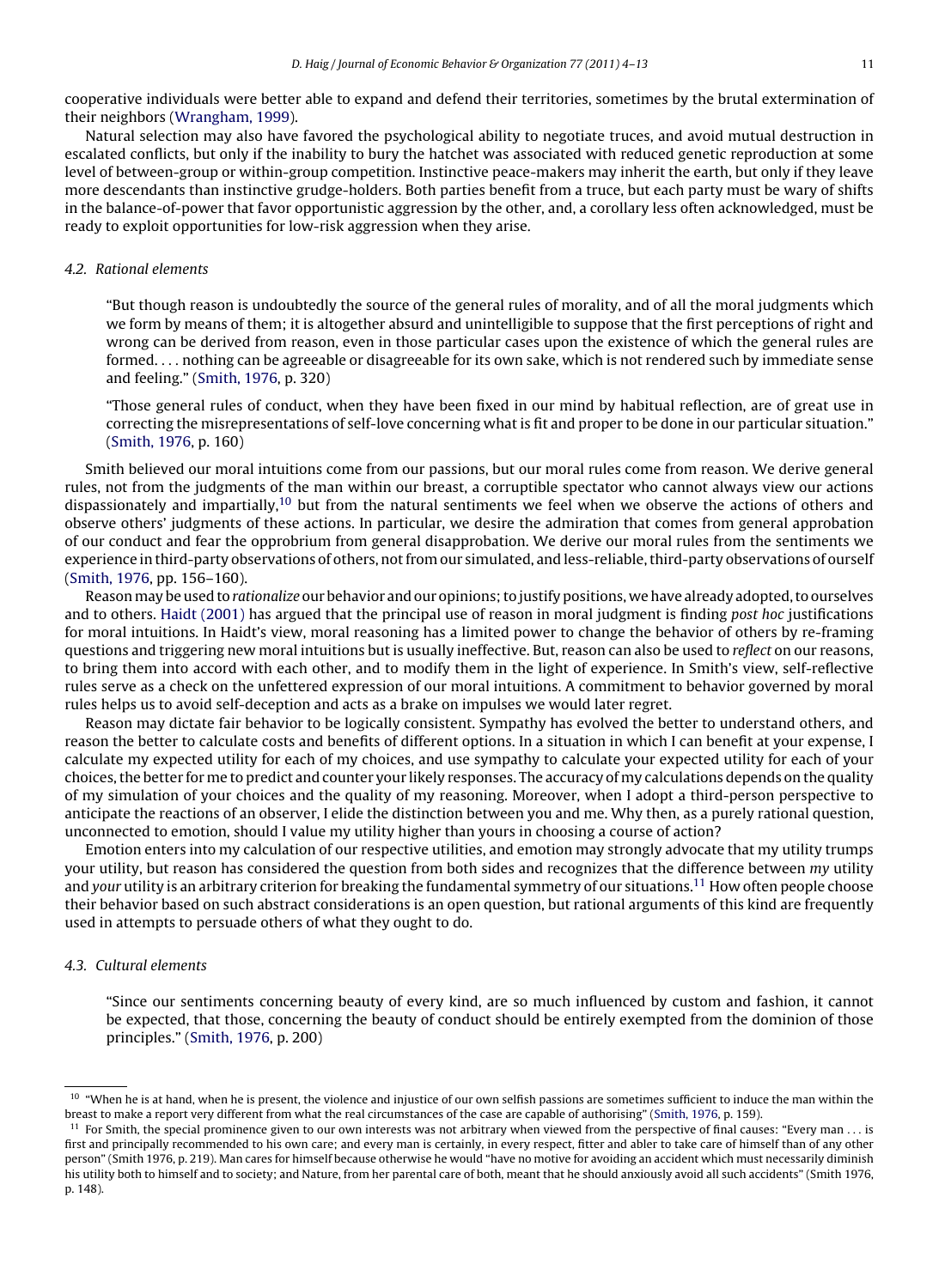<span id="page-8-0"></span>Our bodily sympathy and direct observations of others, our emulation of their behavior and sympathy with their thought, our attempts to persuade and our changes of mind, our desire for approval and fear of rejection, our listening to friends and to strangers, to parents and teachers, to rabbis, ayatollahs, and priests, and our reading of texts and viewing of film have caused the clay of our moral intuitions to be molded by interpersonal interactions and cultural processes. Moral thought and moral practice are influenced by untold generations of argument and reasoning about moral dilemmas.

Within social groups, the frequencies of alternative moral concepts wax and wane as a consequence of backsliding, persuasion, conversion, and execution of heretics. New concepts are proposed and old concepts mutate. These concepts become organized into coherent moral codes that differ in the sentiments they reward and the sentiments they punish, in the forms of sympathy they encourage and the forms they discourage. And the adherents of these codes, and those who live under a code's shadow, learn to modify their public selves accordingly. Conformity to explicit and implicit rules is a hallmark of most successful moral traditions, enforced by the fear of punishment and the fear of rejection. Among social groups, societies that were organized in ways that minimized internal conflicts and delivered more goods to their members possessed moral codes that were more likely to be emulated by other societies. And societies that were able to marshal military might to incorporate larger territories and larger populations under their moral code were more likely to have elements of their code copied by threatened neighbors.

A common feature of moral behavior is indignation against transgressors. Someone who is judged to have acted immorally has thereby placed himself outside the protection of the moral restraints we observe in our interactions with others. He deserves to be punished and made to feel pain. Many of the worst things done by humans to other humans have been perpetrated by groups who saw their actions as morally justified by the immoral behavior of their victims [\(Haig, 2007\).](#page-9-0)

Moral codes are coercive. Their commands are considered universal and absolute by their adherents, and thus binding on all, regardless of personal preference. The 'culture wars' of the contemporary United States can be viewed as an escalated conflict between alternative moral codes. If a policy can be defined as moral, much energy can be mobilized to advance it. If it can be defined as immoral, the forces of moral outrage can be marshalled against it. For these reasons, political debate is often framed in moral terms, as arguments about what is right, especially by those who pursue selfish ends.

Moral codes are the products of cultural evolution and have evolved self-protective adaptations. Certain forms of sympathy are prohibited or discouraged, especially sympathy toward competing moral principles. For many, it is a sin to experience sympathetically, nay even to think about the possibility of experiencing, a moral principle from a different perspective. These prohibitions apply both to the 'politically correct' and the 'culturally conservative'. If I were to venture one suggestion as to how to move toward a 'truce' on the battlefield of competing moral 'absolutes' it would be to recognize, and then combat, our partisan prohibitions on sympathy.12

#### 4.4. Responsibility

"When I endeavour to examine my own conduct, when I endeavour to pass sentence upon it, and either to approve or condemn it, it is evident that, in all such cases, I divide myself, as it were, into two persons; and that I, the examiner and judge, represent a different character from that other I, the person whose character is examined into and judged of." ([Smith, 1976, p](#page-9-0). 113)

There are many voices, both external and internal, telling me what I should do. I am bombarded from without, by exhortations to do this or do that, by threats of punishment and promises of reward, by reasoned arguments and ecstatic visions, and I am beguiled from within, by reason, conscience, duty, honor, hopes and fears, contradictory passions, contradictory rules, and competing moral traditions that I have partially internalized. And, perhaps, there are silent voices of an unconscious self, working behind the scenes and responsible for my unaccountable impulses. Even different genes within my genome may come down on different sides of internal moral conflicts ([Haig, 2003, 2006b\).](#page-9-0) But when a decision is made "I" am responsible, as the arbiter among the stakeholders of the Self. May the Lord have mercy on my soul.<sup>13</sup>

#### **Acknowledgements**

Ideas are communally generated and this paper was no exception. It is a reformulation of things I have read and things I have heard from many people and to them, although they are not otherwise acknowledged, thanks. The paper has benefited from comments of Lucas Mix, Jonathan Wight, Elias Khalil, Eric Schliesser, James Simpson, three anonymous reviewers, and Adam Smith, whose insights have greatly improved the paper.

#### **References**

Alexander, R.D., 1987. The Biology of Moral Systems. Aldine de Gruyter, New York. Arrow, K.J., 1963. Social Choice and Individual Values, second ed. Yale University Press, New Haven.

<sup>&</sup>lt;sup>12</sup> Both sides fear that unreciprocated sympathy will be exploited. Politics is often trapped in a Prisoner's Dilemma in which moral intransigence is the dominant strategy.

<sup>&</sup>lt;sup>13</sup> "And may the Lord have mercy on your soul," was spoken by English judges when passing sentence of death.